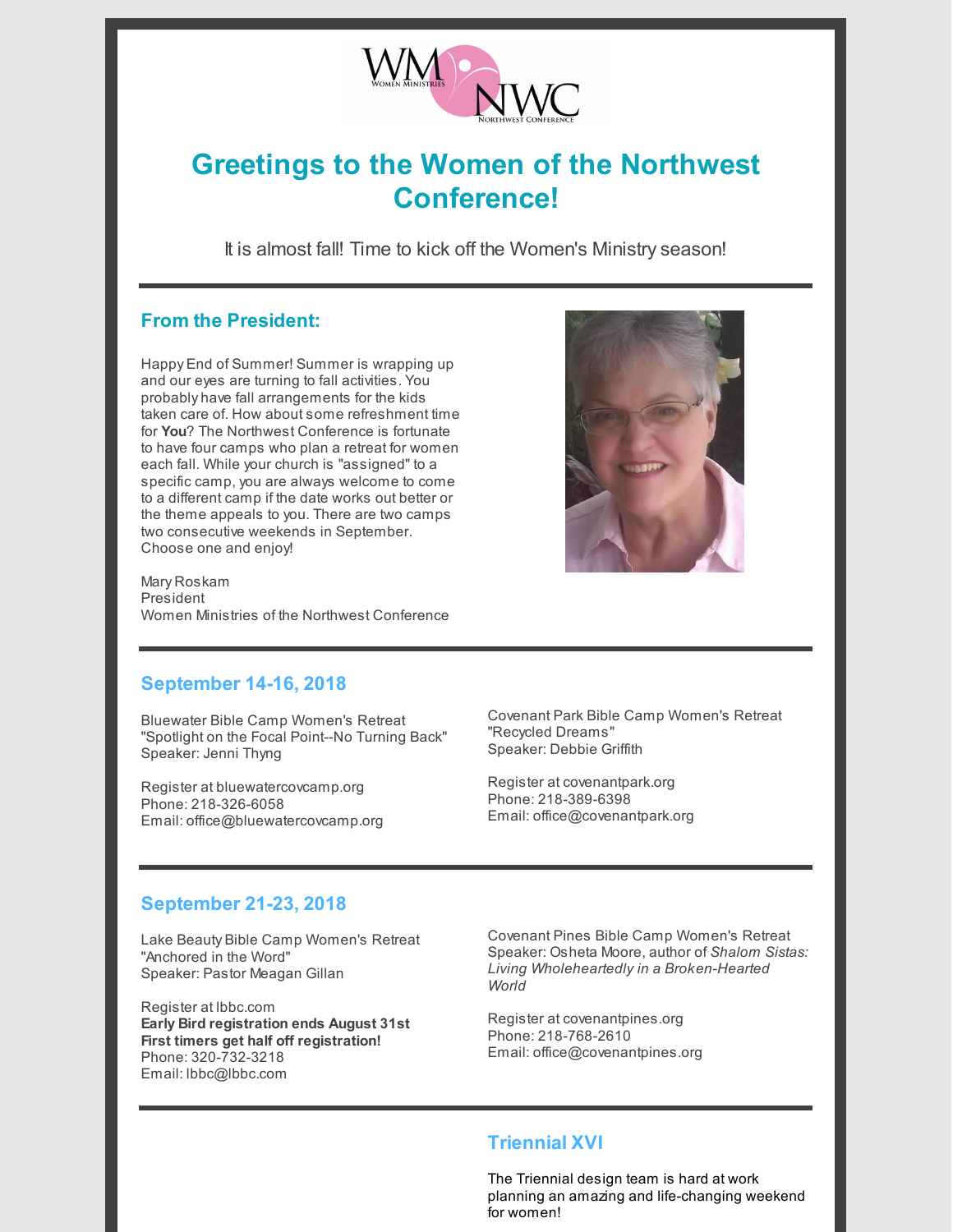

Find out more about IAM at jam.covchurch.org. Watch the promo video, find out about the different tracks available, and sign up for updates.



## **From the Consultant**

Looking forward to a great fall for Women Ministries of the Northwest Conference! I will be attending 2 fall retreats and focusing on promoting Triennial and getting volunteers! As the host conference, we will need lots of help to make I AM the greatest Triennial yet. If you are interested in helping out with hospitality (including being a guide, a greeter, transportation assistant, usher, and many more opportunities), send me a message at

[rachel@wmnwc.org](mailto:rachel@wmnwc.org).

As always, I am available to come to your church and help you get your Women Ministries going. If you need help getting started, gathering volunteers, or just reinvigorating your ministry, let me know! I would love to come help.

## **Do you happen to have Thrivent insurance?**

Recently, Women Ministries of the Northwest Conference enrolled as an option in Thrivent Choice. Thrivent Choice is a member-advised program that allows eligible members to recommend where Thrivent Financial distributes part of its charitable outreach funds each year. When eligible Thrivent Financial members direct Choice Dollars to your organization in a particular month, Thrivent Financial reviews the recommendation and makes an electronic deposit in our organization's bank account! If you are a Thrivent Financial member, please consider recommending Women Ministries of the Northwest Conference for your Choice Dollars:

<https://service.thrivent.com/apps/ThriventChoiceMemberWeb/public/orgDetails/100614299189>

#### **Are you staying connected?**

Check out two sites on Facebook--just ask to join!

- 1. Women Ministries of the Northwest Conference
- 2. AVA NWC

**Websites** 

- 1. **covchurch.org/women**--sign up to receive the newsletter from Meagan Gillan and AVA's Call
- 2. **wmnwc.org**--sign up to receive this newsletter and check for news

Click here to check out Women Ministries on [Pinterest!](http://www.pinterest.com/womenministries)

## **Looking Ahead:**

September 29, 2018: Lake Pepin District Women Ministries Fall Gathering, 10:00 am brunch. Prairieview Covenant Church, New Richmond, WI Speaker: Diane Brask of Global Seed Planters

October 2nd, 2018: Red River Valley District Women Ministries Fall Gathering, 5:30 pm registration, 6:00 pm supper. Evangelical Covenant Church, Thief River Falls, MN Speaker: Michelle Fritze of LIFE in the Grind Ministries